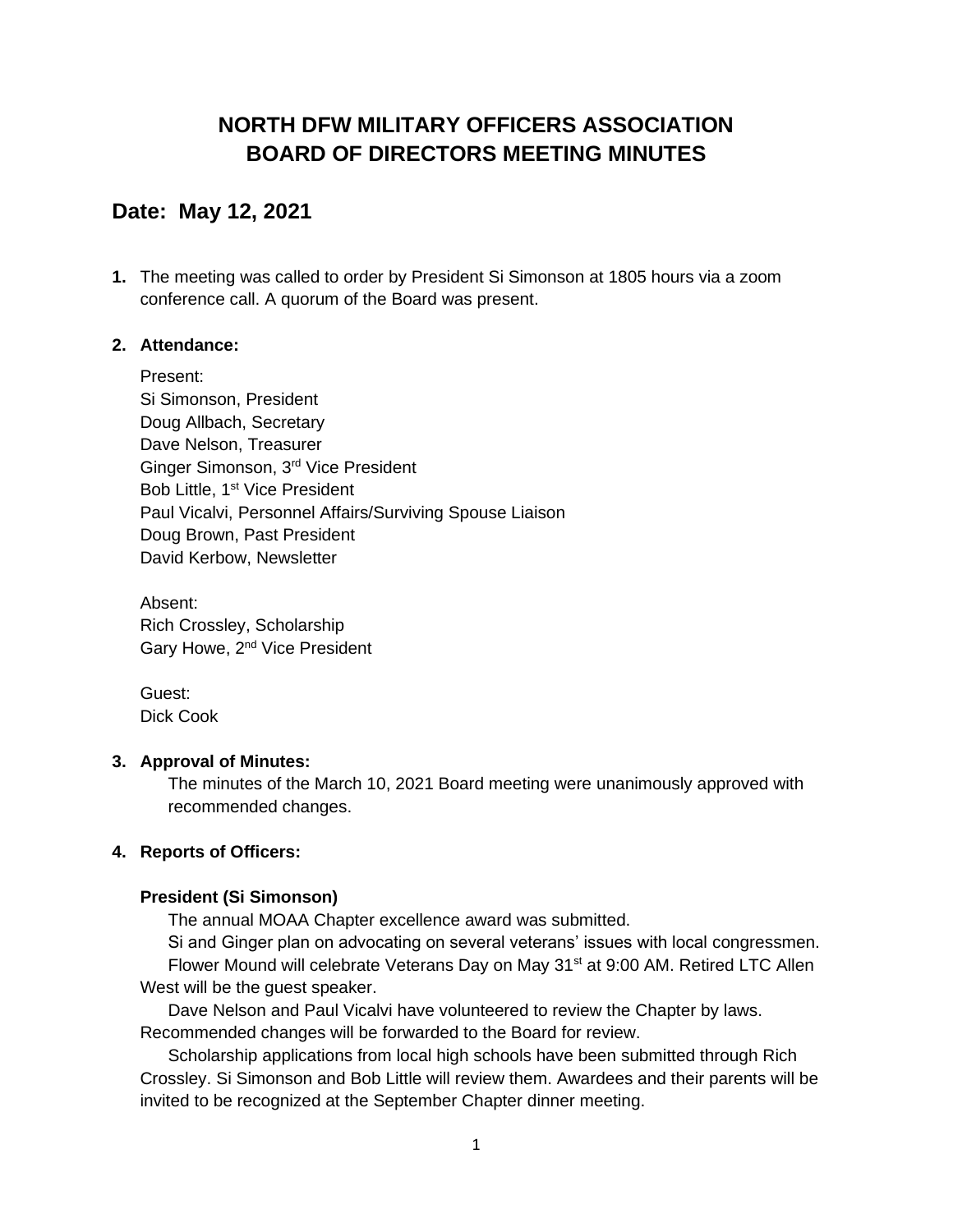#### **1 st Vice President (Bob Little)**

The Chapter will have an in person dinner meeting on June  $9<sup>th</sup>$  at the Hilton Garden Inn in Lewisville. To offset increased prices, dinner selections will be made from the luncheon menu. A cash bar will be provided. The Board agreed on a price of \$35 per plate. Patriot Paws will present the entertainment program. A color guard isTBD.

 The December 8th seasonal dinner will again be held at BISTECCA Restaurant in Highland Village.

 Rich Crossley has agreed to schedule members of the FW JROTC to present an appreciation of this summer's Staff Ride at the September dinner meeting.

#### **2 nd Vice President (Gary Howe)**

No report.

#### **3 rd Vice President Legislative and Community Activities (Ginger Simonson)**

Six veteran and active duty military bills are currently under consideration in the Texas legislature.

An important topic is VA coverage of military personnel exposed to toxic chemicals. May  $15<sup>th</sup>$  is Military Spouse Appreciation Day to be celebrated locally in Denton.

#### **Treasurer's Report (Dave Nelson)**

The Chapter's finances total \$18,383.85. \$5,9056.00 is in the Chapter scholarship fund. There has been very little financial activity in the past year.

#### **Secretary's Report (Doug Allbach)**

An email was received from Nelson Ringmacher's son Paul acknowledging the memorial scholarship. Dave Nelson stated that the funds had been transferred.

#### **Reports of Committees:**

#### **Scholarship/ROTC/JROTC (Rich Crossley)**

No report.

#### **Newsletter Editor (David Kerbow)**

The newsletter will clarify that the point of contact for dinner reservations is Treasurer Dave Nelson.

#### **Public Relations (Vacant)**

No report.

#### **Personal Affairs/Surviving Spouse Liaison (Paul Vicalvi)**

Paul stated that he will attend a conference on trauma and moral injury.

#### **Historian (Vacant)**